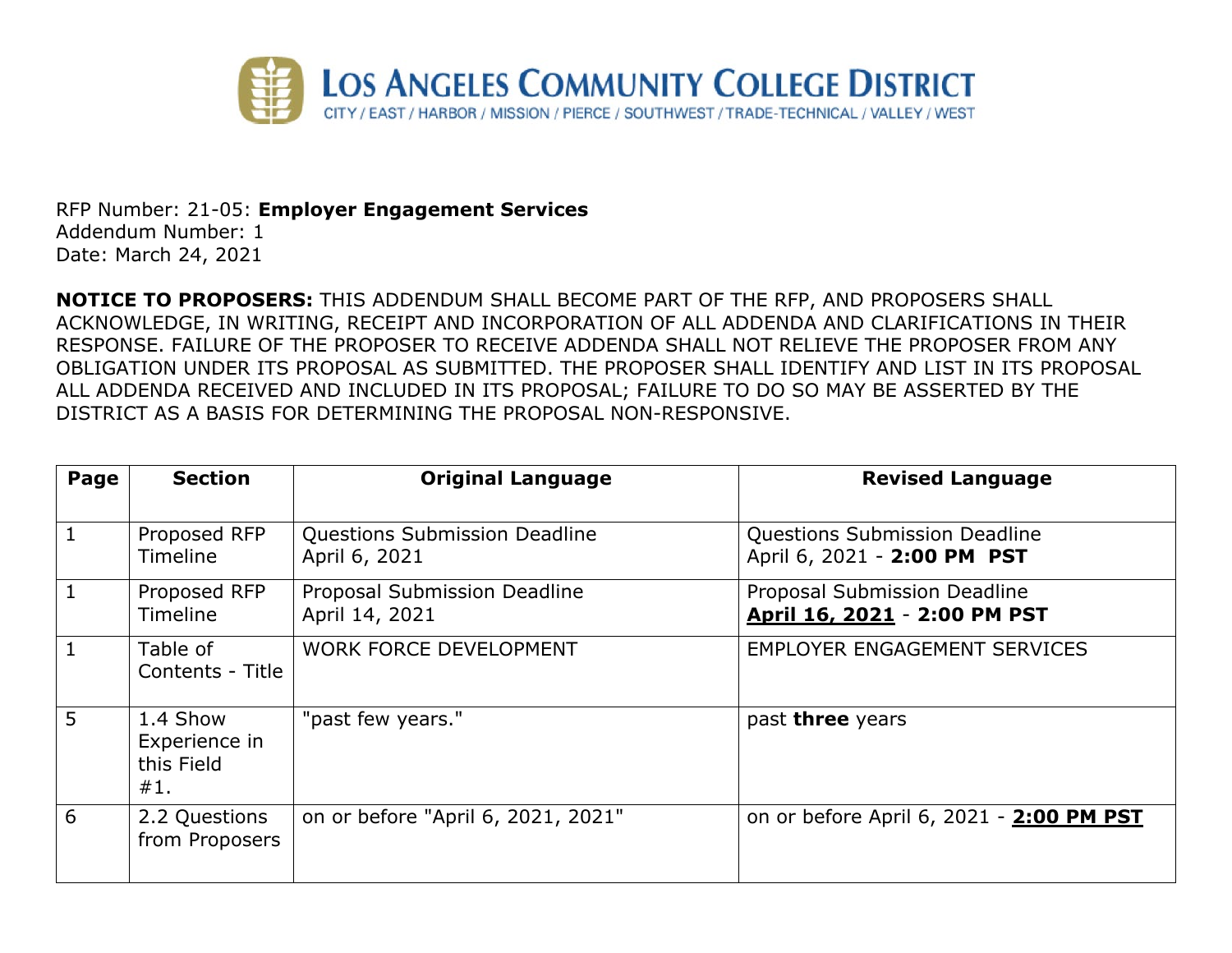

| Page | <b>Section</b>                                         | <b>Original Language</b>                                                                                                                                                                                                                                    | <b>Revised Language</b>                                                                                                                                                                                                                                                                                          |
|------|--------------------------------------------------------|-------------------------------------------------------------------------------------------------------------------------------------------------------------------------------------------------------------------------------------------------------------|------------------------------------------------------------------------------------------------------------------------------------------------------------------------------------------------------------------------------------------------------------------------------------------------------------------|
| 6    | 2.3 RFP<br>Addenda/Clarifi<br>cations                  | <b>Fixed Broken Link</b>                                                                                                                                                                                                                                    | http://www.laccd.edu/Departments/Busines<br>sServices/Contract-Services/Pages/Bids-<br>And-Proposals.aspx                                                                                                                                                                                                        |
| 8    | 2.8<br>Exceptions/Dev<br><i>iations</i>                | Second paragraph - list of integral provisions<br>Section 7 - Term of Agreement<br>Section 18 - Governing Law<br>Section 19 - Non-Discrimination<br>Section 22 - Board Authorization<br>Section 27 - Requirements for Federally-<br><b>Funded Contracts</b> | Second paragraph - list of integral<br>provisions<br>Section 7 - Term of Agreement<br>Section 18 - Governing Law<br>Section 19 - Non-Discrimination<br>Section 22 - Board Authorization<br>Section 27 - Requirements for Federally-<br><b>Funded Contracts</b><br><b>Section 29 - Accessibility Requirements</b> |
| 9    | 2.11 Term of<br>Contract                               | The contract awarded through this RFP is<br>expected to be effective for a five-year<br>period from June 1, 2021 - May 30, 2024,<br>with an optional two-year extension.                                                                                    | The contract awarded through this RFP is<br>expected to be effective for a five-year<br>period from June 1, 2021 - May 30, 2024,<br>with two one-year extensions.                                                                                                                                                |
| 15   | 4.2 Evaluation<br>Criteria for<br>Written<br>Proposals | Original Chart did not include points for Fee<br><b>Structure</b>                                                                                                                                                                                           | Included 15 points for fees. All other points<br>remain the same for a total possible score<br>of 125.                                                                                                                                                                                                           |